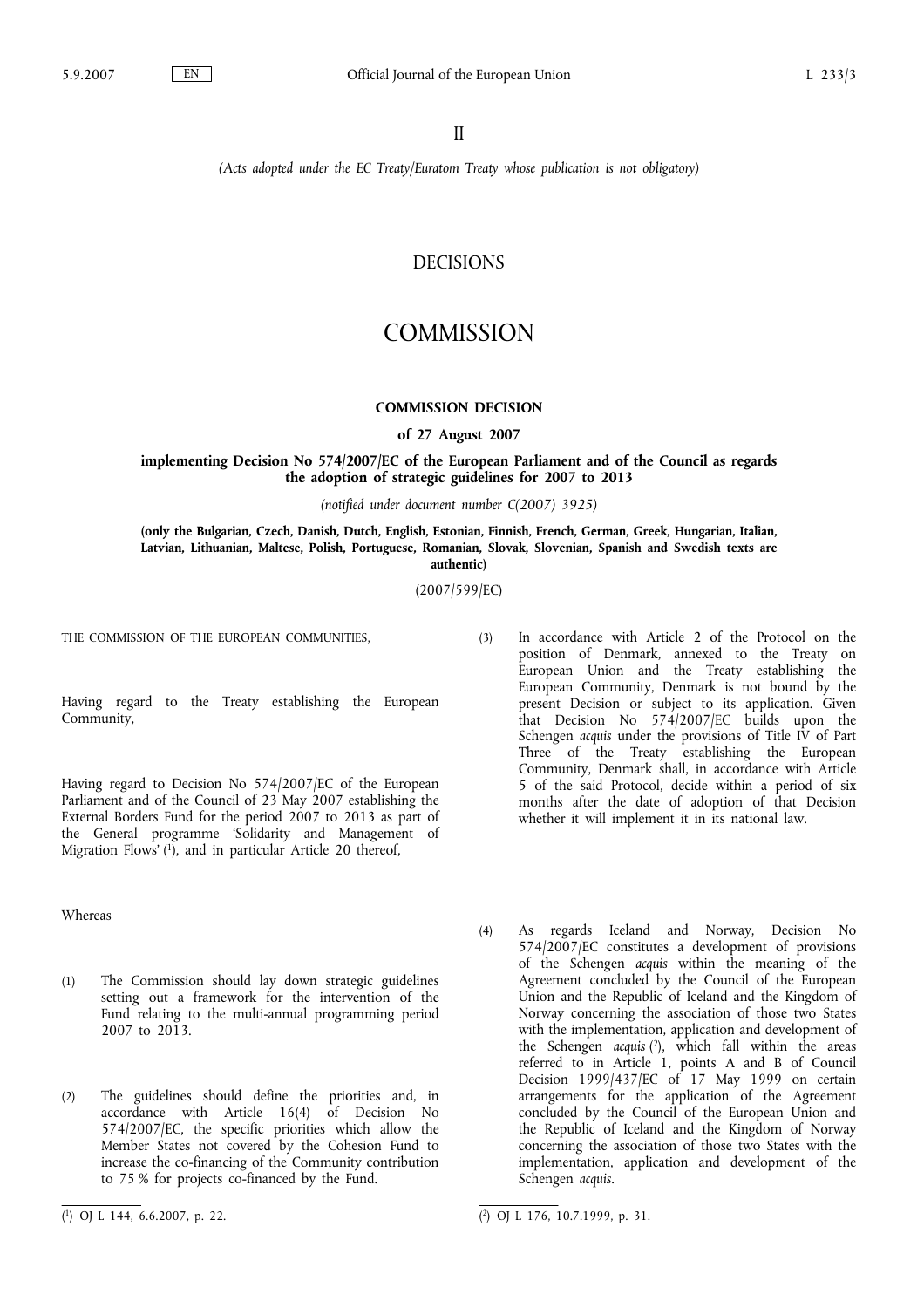- (5) As regards Switzerland, Decision No 574/2007/EC constitutes a development of the provisions of the Schengen *acquis* within the meaning of the Agreement signed by the European Union, the European Community and the Swiss Confederation on the latter's association with the implementation, application and development of the Schengen *acquis* which fall within the areas referred to in Article 4(1) of the Council decision on the signing, on behalf of the European Community, and on the provisional application of certain provisions of this Agreement.
- (6) This Decision constitutes a development of the provisions of the Schengen acquis in which the United Kingdom does not take part, in accordance with Council Decision 2000/365/EC of 29 May 2000 concerning the request of the United Kingdom of Great Britain and Northern Ireland to take part in some of the provisions of the Schengen *acquis* ( 1) and the subsequent Council Decision 2004/926/EC of 22 December 2004 on the putting into effect of parts of the Schengen *acquis* by the United Kingdom of Great Britain and Northern Ireland  $(2)$ . The United Kingdom is therefore not bound by it or subject to its application.
- (7) This Decision constitutes a development of the provisions of the Schengen *acquis* in which Ireland does not take part, in accordance with Council Decision 2002/192/EC of 28 February 2002 concerning Ireland's request to take part in some of the provisions of the Schengen *acquis* ( 3). Ireland is therefore not bound by it or subject to its application.

(8) The measures provided for in this Decision are in accordance with the opinion of the common Committee 'Solidarity and Management of Migration Flows' established by Article 56 of Decision No 574/2007/EC,

HAS ADOPTED THIS DECISION:

#### *Article 1*

The guidelines setting out the priorities and specific priorities for the multi-annual programming for the period 2007 to 2013 are defined in the Annex.

# *Article 2*

This Decision is addressed to the Kingdom of Belgium, the Republic of Bulgaria, the Czech Republic, the Federal Republic of Germany, the Republic of Estonia, the Hellenic Republic, the Kingdom of Spain, the French Republic, the Italian Republic, the Republic of Cyprus, the Republic of Latvia, the Republic of Lithuania, the Grand-Duchy of Luxembourg, the Republic of Hungary, the Republic of Malta, the Kingdom of the Netherlands, the Republic of Austria, the Republic of Poland, the Portuguese Republic, Romania, the Republic of Slovenia, the Slovak Republic, the Republic of Finland, the Kingdom of Sweden.

Done at Brussels, 27 August 2007.

*For the Commission* Franco FRATTINI *Vice-President*

( 3) OJ L 64, 7.3.2002, p. 20.

<sup>(</sup> 1) OJ L 131, 1.6.2000, p. 43.

<sup>(</sup> 2) OJ L 395, 31.12.2004, p. 70.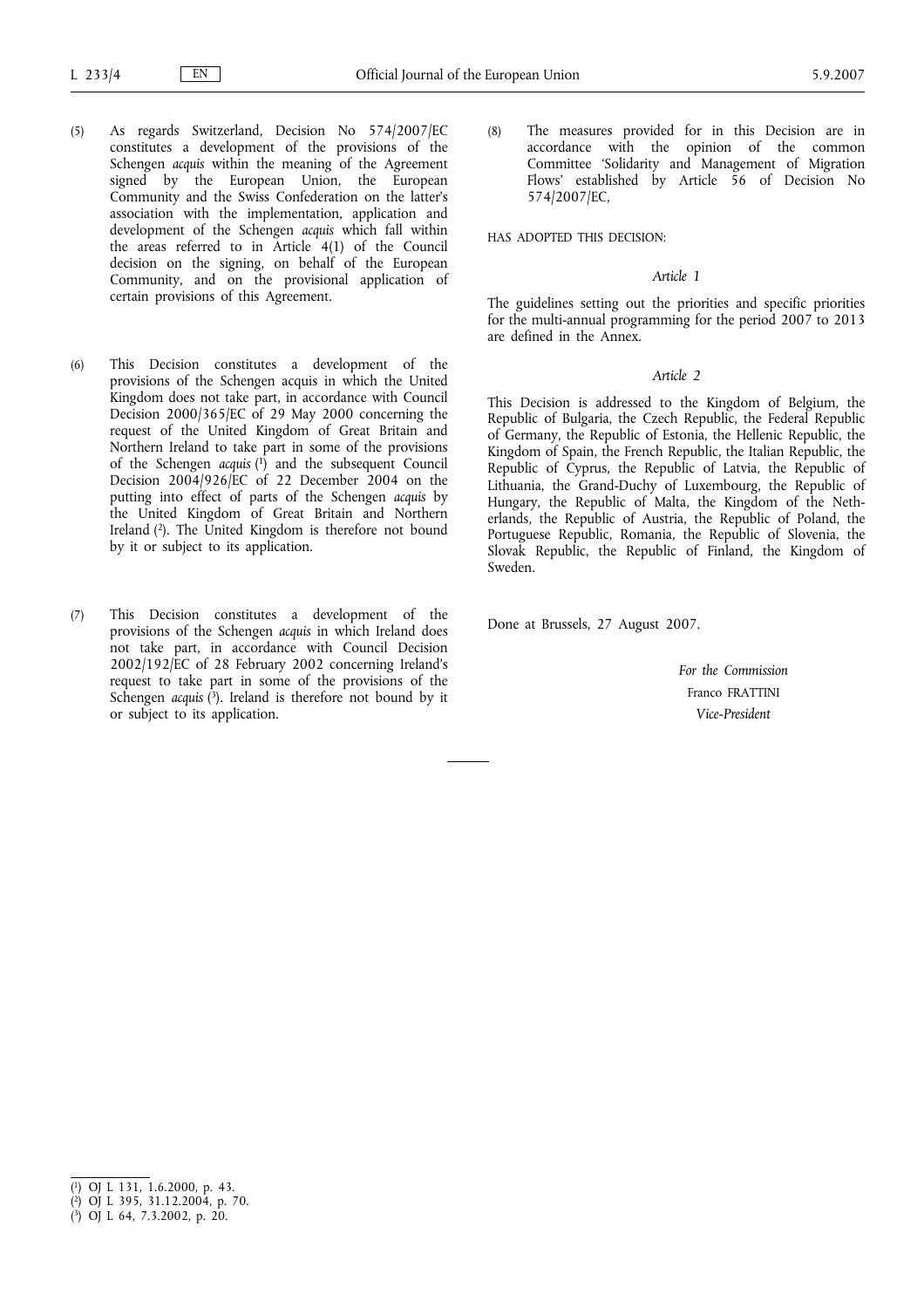#### *ANNEX*

For the objectives (a), (b) and (c) listed in Article 3 of Decision No 574/2007/EC, the strategic guidelines set out below are to be seen in the context of the implementation of the European policy for the external borders management (1) as designed in the Hague Programme (2). The guidelines shall in particular give effect to the priorities of the Community with a view to the further gradual establishment of the common integrated border management system for external borders and the strengthening of controls and surveillance of the external borders of the Member States.

For the objective (d) of Article 3 of Decision No 574/2007/EC, the guidelines shall in particular give effect to the priorities of the Community with a view to the further development of the common visa policy as, on the one hand, part of a multi-layered system aimed at tackling illegal immigration by enhancing handling practices at local consular missions on the one hand and facilitating legitimate travel on the other.

The support for the implementation of the Special Transit Scheme referred to in Article 6 of Decision No 574/2007/EC shall be established in the framework of the multi-annual programme of the Republic of Lithuania in accordance with these guidelines.

Member States should determine the most effective distribution of the financial resources allocated to them in accordance with their needs. However, when preparing their draft multi-annual programmes for 2007 to 2013, Member States should allocate the available Community resources under this Fund to at least three of the five priorities listed below.

The specific priorities listed below refer to national actions which either add to the value of common instruments and tools for practitioners or have a direct impact on the capacity of other Member States or the Community as a whole to secure the external borders.

Moreover, when drafting their multi-annual programmes, Member States are invited to take into account the synergies with the work undertaken by the Frontex Agency on the control and surveillance of external borders.

### **PRIORITY 1: support for the further gradual establishment of the common integrated border management system as regards the checks on persons at and the surveillance of the external borders.**

This could involve investment in infrastructure, systems and equipment within the framework of the eligibility rules of the Fund. These investments should aim in particular at ensuring convergence in information management in order to facilitate decision making and information sharing between Member States and also at improving architecture and processes for further enhancing border security, including provision of forgery detection equipment.

Within this priority, the Community contribution may be increased to 75 % for projects addressing the following specific priorities:

- (1) upgrading of the national communication systems to make them interoperable with other Member States;
- (2) purchase and/or upgrading of operating equipment to control external borders which is interoperable with other Member States and takes into account the results of the common integrated risk analysis;
- (3) purchase and/or upgrading of operating equipment in order to increase the capacity of Member States to take part in and/or contribute to operational cooperation between Member States as coordinated by the Frontex Agency.

<sup>(</sup> Within the context of this Decision external borders management only refers to control on persons.

<sup>(</sup> <sup>2</sup>) For the most recent documents on European policy in this field see in particular: 'Global approach to migration: Priority actions focusing on Africa and the Mediterranean' adopted by the European Council on 15-16 Dece I.15-I.20.) and the Communication on reinforcing the management of the European Union's southern maritime borders adopted by the Commission on 30 November 2006 (COM(2006) 733 final).